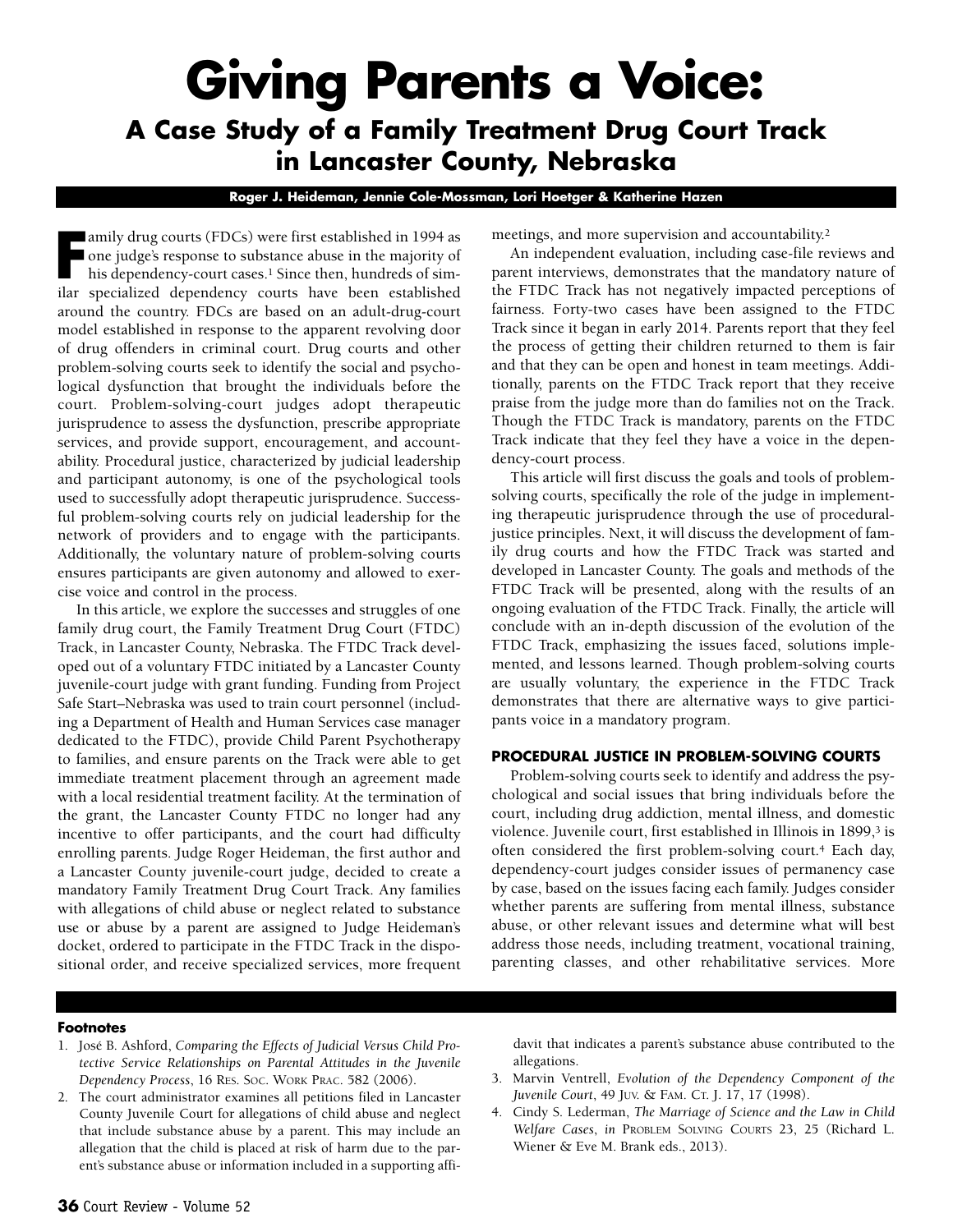recently, judges in adult court have also looked beyond the traditional legal goals of the criminal-justice system to address the revolving door of nonviolent offenses.<sup>5</sup> Drug courts,<sup>6</sup> mental-health courts,7 and domestic-violence courts8 seeking to address this concern have been established across the country. Specialized dependency courts have also begun to focus on the specific issues facing families, establishing family drug courts and family domestic-violence courts.

Like traditional dependency courts, problem-solving courts and specialized dependency courts should be based on the principles of therapeutic jurisprudence to address the psychological and social causes of crime.<sup>9</sup> Therapeutic jurisprudence is a change in jurisprudential practice that incorporates social science into the legal system and recognizes the (often negative) impact the law and legal actors can have on an individual.10 The judge acts as a therapeutic agent by assessing the social and psychological malfunctions of the defendant, prescribing services to address those malfunctions, and providing social support through listening and accountability to promote compliance.11 Therapeutic jurisprudence provides judges insight into what they need to know and do to be successful through psychological principles.

Procedural justice is among the tools and principles available for successful application of therapeutic jurisprudence.12 As discussed in this article, "procedural justice" refers to the evaluation of formal decision-making procedures as fair and unbiased.13 The fair-process effect demonstrates that when individuals are allowed to present their side of the story, they are more satisfied with the outcome and the experience.14 Fair process has been operationalized in the research as providing participants the opportunity to express their preferences.15 Through a variety of mechanisms, evaluations of fair process and satisfaction with the process predict compliance with the outcome, such as the court order.16 As a tool of therapeutic jurisprudence, judges in problem-solving courts employ the principles of procedural justice by actively listening to participants' needs and concerns.17

Judicial leadership is key to successfully implementing problem-solving courts with therapeutic jurisprudence and procedural justice.18 Participants receive signals related to procedural justice from the judge. The judge's therapeutic actions, including active listening, oversight, and engagement, commu-

**Judicial leadership is key to successfully implementing problem-solving courts with therapeutic jurisprudence and procedural justice.**

nicate to participants that their preferences and needs are heard, valued, and respected, and that someone else cares about the outcome of their case.19 When judges take the time to listen to the court participants' successes and struggles, as problem-solving-court judges do, participants experience and evaluate the whole process differently, as more just and fair. The just-and-fair evaluation increases the likelihood the participants will engage in services, comply with court orders, and be successfully discharged from the court.

Traditionally, respect for participant autonomy and expression of preferences are considered central to ensuring therapeutic jurisprudence and procedural justice. Problem-solvingcourt judges should seek to avoid paternalism and allow participants to decide for themselves if they want treatment and the other benefits that go along with participation or if they would rather address the charges in a traditional court.20 The voluntary nature of problem-solving courts is thought to provide for self-determination and choice, which are central to psychological health.21 Additionally, it allows participants to

- 5. Richard L. Wiener, Bruce J. Winick, Leah Skovran Georges & Anthony Castro, *A Testable Theory of Problem Solving Courts: Avoiding Past Empirical and Legal Failures*, 33 INT'L J. L. & PSYCHI-ATRY 417, 419-20 (2010).
- 6. *See* Office of Justice Programs National Institute of Justice, *Drug Courts*, [http://www.nij.gov/topics/courts/drug-courts/pages/](http://www.nij.gov/topics/courts/drug-courts/pages/welcome.aspx) [welcome.aspx;](http://www.nij.gov/topics/courts/drug-courts/pages/welcome.aspx) David B. Wilson, Ojmarrah Mitchell & Doris L. Mackenzie, *A Systematic Review of Drug Court Effects on Recidivism*, 2 J. EXPERIMENTAL CRIMINOLOGY 459 (2006).
- 7. *See* THE COUNCIL OF STATE GOVERNMENTS JUSTICE CENTER, MENTAL HEALTH COURT: A PRIMER FOR POLICYMAKERS AND PRACTITIONERS (2008).
- 8. *See* Department of Justice National Institute of Justice, *Domestic Violence Courts*, [http://www.nij.gov/topics/courts/domestic](http://www.nij.gov/topics/courts/domestic-violence-courts/pages/welcome.aspx)[violence-courts/pages/welcome.aspx.](http://www.nij.gov/topics/courts/domestic-violence-courts/pages/welcome.aspx)
- 9. *See* Bruce J. Winick, *Applying the Law Therapeutically in Domestic Violence Cases*, 69 UMKC L. REV. 33 (2000); Bruce J. Winick, *Therapeutic Jurisprudence and Problem Solving Courts*, 30 FORDHAM URB. L.J. 1055 (2003); Lederman, *supra* note 4.
- 10. Bruce J. Winick, *The Jurisprudence of Therapeutic Jurisprudence*, 3 PSYCHOL. PUB. POL'Y & L. 184, 185 (1997).
- 11. Winick, *supra* note 9, at 1066-89.
- 12. *Id*. at 1088-89.
- 13. Wiener et al., *supra* note 5, at 422.
- 14. John Thibaut & Laurens Walker, *A Theory of Procedure*, 66 CAL. L. REV. 541, 547-52 (1978); Tom R. Tyler & Robert Folger, *Distributional and Procedural Aspects of Satisfaction with Citizen-Police Encounters*, 1 BASIC APPL. SOC. PSYCHOL. 281 (1980).
- 15. Robert Folger, David Rosenfield, Janet Grove & Louise Corkran, *Effects of "Voice" and Peer Opinions on Responses to Inequity*, 37 J. PERS. SOC. PSYCHOL. 2253 (1979).
- 16. Norman G. Poythress, Joe Schumacher, Richard Wiener & Mary Murrin, *Procedural Justice Judgments of Alternative Procedures for Resolving Medical Malpractice Claims*, J. APPL. SOC. PSYCHOL. 1639 (1993); Norman G. Poythress, *Procedural Preferences, Perceptions of Fairness, and Compliance with Outcomes: A Study of Alternatives to the Standard Adversary Trial Procedures*, 18 LAW & HUM. BEHAV. 361 (1994).
- 17. Winick, *supra* note 9, at 1088-89.
- 18. Brian MacKenzie, *The Judge Is the Key Component: The Importance of Procedural Fairness in Drug-Treatment Courts*, 52 CT. REV. 8 (2016); Sophia I. Gatowski, Shirley A. Dobbin & Alicia Summers, *Exploring the Value-Added of Specialized Problem-Solving Court for Dependency Cases*, *in* PROBLEM SOLVING COURTS 33, 37-38 (Richard L. Wiener & Eve M. Brank eds., 2013).
- 19. *See* Wiener et al. *supra* note 5; Gatowski, *supra* note 18.
- 20. Winick, *supra* note 9, at 1071-78.
- 21. *Id*. at 1072.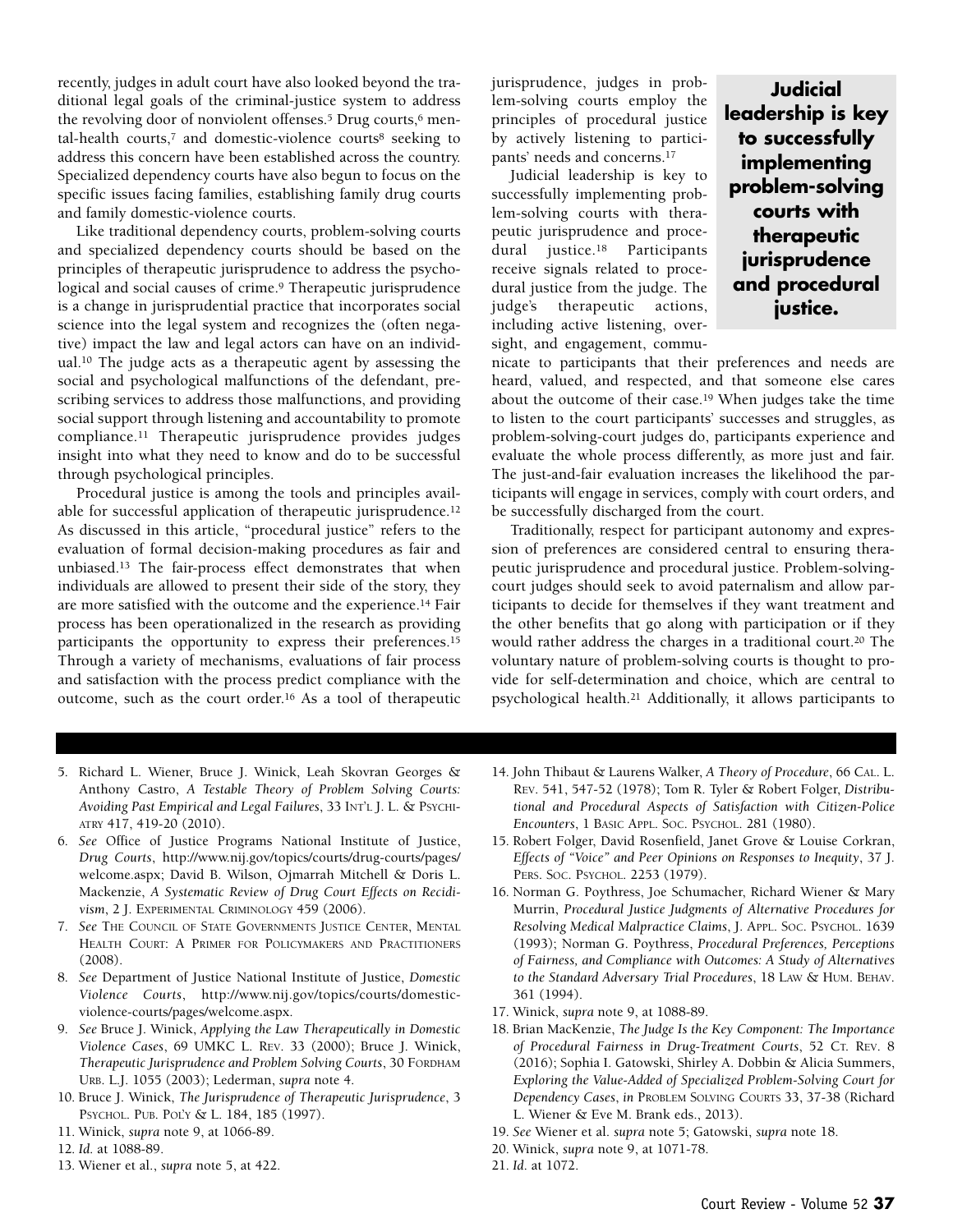**Problem-solving courts can help improve outcomes for vulnerable children involved in dependency cases.**

express their preferences or exercise voice and gives participants some process control, two of the central features of procedural justice. It is important for the psychosocial well-being of the participants and their perceptions of and engagement in the process that participants do not feel coerced into treatment. Problem-solving courts are thought to achieve the goals of

therapeutic jurisprudence and procedural justice in part through their voluntary nature.

Problem-solving courts generally aim to address a particular population or problem in the court system. One population that is particularly vulnerable is abused and neglected children. Problem-solving courts can help improve outcomes for vulnerable children involved in dependency cases. Family drug courts developed to address cases where children are removed from their parents' care due to substance-abuse issues.

## **FAMILY DRUG COURTS**

Judge Charles McGee implemented the first family drug court in 1994 as a response to observing that a large majority of cases on his dependency-court docket involved substance abuse.22 In the more than 20 years since then, over 300 jurisdictions have established such programs.23 FDCs were adapted from the adult-criminal-drug-court model with an emphasis on individualized services and substance-abuse treatment.24 The general FDC model stresses the importance of coordinating substance-abuse treatment with child protective services. Parents are presented with the option to voluntarily enroll in the FDC instead of participating in the traditional dependencycourt docket. FDCs often involve more frequent hearings or meetings, escalating sanctions for infractions, and rewards for compliance and case progression.

An important aspect of FDCs is the relationship between the judge and the parents. In an FDC in Pima County, Arizona, the judge served a case-management function and was focused on providing parents with support in substance-abuse treatment. This may explain the findings that parents in the Pima County FDC perceived more trust and fairness in the judge than non-FDC parents perceived in their social worker.25 These findings provide evidence that a judge highly involved in all aspects of the case can result in better perceptions of fairness by the parents.

For these reasons, Judge Linda Porter in Lancaster County, Nebraska, decided to implement an FDC with the aid of grants from Project Safe Start–Nebraska and the Substance Abuse and Mental Health Services Administration (SAMHSA). The Project Safe Start grant, starting in 2010, intended to raise the bar for services for young children and their relationship with their parents, particularly in families with methamphetamine abuse. These grants enabled Judge Porter to establish a voluntary family-treatment drug court that followed the core tenets of family drug courts. The initial FTDC paid for Child Parent Psychotherapy, an evidence-based therapy that helps reestablish healthy parent-child relationships and was not paid for by Medicaid in Nebraska until more recently. In 2014, Judge Heideman assumed the role of the presiding judge of the FTDC. The families were provided with a specialized substance-abuse intake and a caseworker dedicated to the FTDC. In addition, families participated in monthly team meetings with the judge and more frequent review hearings than non-FTDC dependency cases.

The Lancaster County FTDC was entirely voluntary; parents who have substance abuse alleged in the petition were given the option of proceeding with the Lancaster County FTDC or with the traditional court system. Initially, the main incentive for participating in the Lancaster County FTDC was the immediate availability of treatment and payment for Child Parent Psychotherapy. A treatment provider in Lincoln, Nebraska, agreed to hold beds open for parents involved with the program. This meant that parents would be able to enter treatment immediately instead of having to be placed on a waiting list that could mean days or weeks before getting treatment. Once the grants that funded the initial Lancaster County FTDC ended, there was less incentive to participate in the additional hearings and team meetings. Very few parents chose to participate with the Lancaster County FTDC.26

Families were not asked why they refused to participate. However, one hypothesis suggested by the team in Lancaster County is that there was not enough of an incentive to participate. In adult criminal drug court, the incentives are clear and very different from those defendants can receive in adult criminal court (*e.g*., expungement of record). But the incentives in Lancaster County FTDC did not differ from those in traditional dependency court. Parents who comply with court orders and complete a case plan in both FTDC and traditional dependency court will work toward reunification with their children and case closure. There were no immediately obvious benefits to participating in the Lancaster County FTDC, other than potentially pleasing the judge.

In early 2014, Judge Heideman decided to change the Family Treatment Drug Court from a voluntary program to a mandatory one. The program would retain many of the other tenets of the FTDC, except parents would not be presented with the choice to participate. This raised several concerns

24. Meghan M. Wheeler & Carson L. Fox, Jr., *Family Dependency*

*Treatment Court: Applying the Drug Court Model in Child Maltreatment Cases*, 5 DRUG CT. PRAC. FACT SHEET 1 (2006).

25. Ashford, *supra* note 1, at 588.

<sup>22.</sup> Ashford, *supra* note 1, at 582.

<sup>23.</sup> WEST HUDDLESTON & DOUGLAS B. MARLOWE, PAINTING THE CURRENT PICTURE: A NATIONAL REPORT ON DRUG COURTS AND OTHER PROBLEM SOLVING COURT PROGRAMS IN THE UNITED STATES (2011), http://www.ndci.org/sites/default/files/nadcp/PCP%20Report%20 FINAL.PDF.

<sup>26.</sup> Other studies on family-treatment drug courts report a refusal rate of approximately 56%. José B. Ashford, *Treating Substance-Abusing Parents: A Study of the Pima County Family Drug Court Approach*, 55 JUV. & FAM. CT. J. 27, 31 (2004).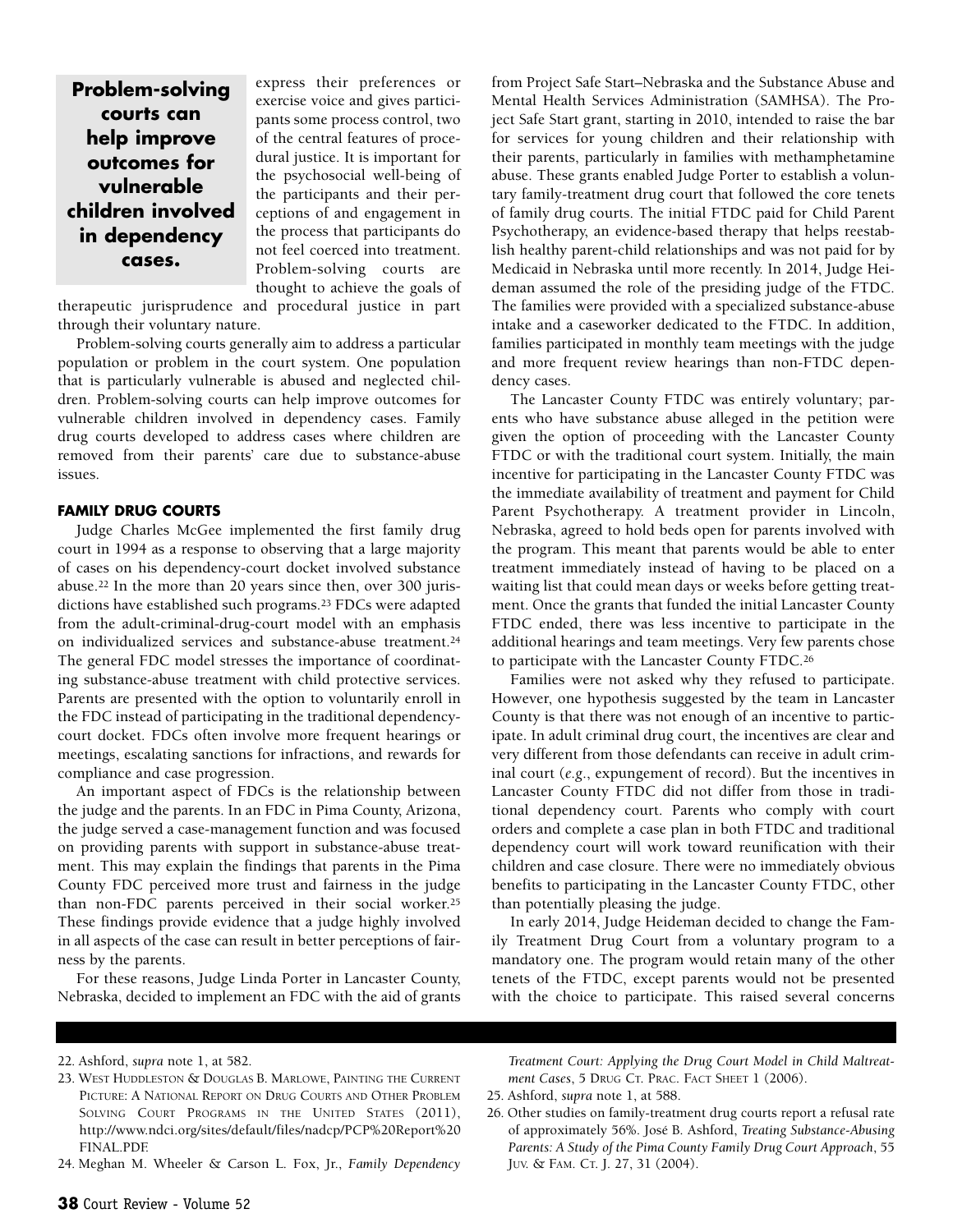about the program. For one, it was possible parents would be resistant to a mandatory track that included elements additional to the traditional dependency court. Also, the team was concerned that making the FTDC mandatory would fundamentally change the effectiveness of the program. The team decided to conduct an evaluation of the new program to determine if these concerns were warranted.

# **FAMILY TREATMENT DRUG COURT TRACK**

The new program was renamed the Family Treatment Drug Court Track to reflect its mandatory nature. The FTDC Track was officially implemented in January 2014. The main goals of the FTDC Track include: establish a network of evidencebased service providers who have experience with substance abuse and can adequately serve families; provide ongoing support to parents; monitor families' growth and progress and acknowledge positive steps with praise; allow parents to assess their own strengths, weaknesses, and progress throughout the Track; and provide services for children to ensure healthy emotional and physical development through evidence-based practices. The main components of the FTDC Track are identification and selection of families, monthly team meetings, emergency team meetings as needed, 90-day review hearings, specialized trauma-informed substance-abuse and parenting services, and timely implementation of corrective measures.

#### *Identification and Selection of Families*

As stated above, the FTDC Track is mandatory for eligible families. The primary way families are identified as eligible for the FTDC Track is if parental substance abuse is identified in the affidavit supporting the removal of the children from the parents' care. This could include individuals who were on drugs or in possession of drugs while caring for their child or whose child tested positive for drugs at birth. These families are automatically placed on Judge Heideman's docket. Families are also identified as eligible if parental substance abuse is identified in the initial investigation by Child Protective Services or if parental substance abuse is identified following adjudication. All eligible families are placed on or transferred to Judge Heideman's docket. The only exception is if the family has had a prior child-dependency-court case with a different juvenile-court judge; these families remain with their initial judge unless that judge determines the FTDC Track is a better option for the family. It is not known how many families qualify for the FTDC Track but remain with another judge.

# *Monthly Team Meetings and Emergency Team Meetings*

Each family participates in a monthly team meeting that includes the caseworker, parents, parents' attorneys, guardian ad litem, county attorney, and any other interested party. The judge is not present for the first part of the team meeting. The caseworker leads the team meetings but involves and engages the parents as much as possible. For example, the caseworker asks the parents to report on their own progress in the case, state their self-reported sobriety date, and inform other parties how the children are doing. If there is an issue the parties come to agreement on, such as visitation, the parties can stipulate to changes in the rehabilitative plan.

Judge Heideman joins each team meeting for the last 10

minutes. He sits at the table with the parents and does not wear his judicial robes. The judge engages the parents, asking them for updates and how they feel the case is going. Importantly, he directly asks the parents for a self-assessment of their progress. This allows parents to express their hopes and frustrations and

**The judge engages the parents, asking them . . . how they feel the case is going.**

allows all parties to get a sense of how the parents are feeling about their own progress. The judge directly gives the parents praise or criticism based on their report. Throughout the case, the judge ensures that the parents are aware that everyone's goal is to have the children safely reunified with their parents.

In addition, any party is able to schedule an emergency team meeting to address concerning behaviors or new situations such as a discharge from treatment or loss of housing. This provides the ability to immediately get the parent back on track. Parties can address issues as they arise instead of waiting for future hearings. This prevents parents from deteriorating quickly.

#### *90-Day Review Hearings*

In addition to the monthly team meetings, the families have formal review hearings every 90 days (or more frequently if necessary). More frequent review hearings have been held for issues such as a change in treatment needs or reported noncompliance with the case plan. These hearings are more structured than the team meetings. Judge Heideman presides from the bench, attorneys can call witnesses and raise objections, and parties introduce exhibits into evidence. The judge issues orders following the review hearings.

#### *Specialized Substance-Abuse Services*

Case managers dedicated to the FTDC Track have familiarity with what services are available for people with a history of substance abuse. All recommendations the case managers submit to the court incorporate best practices for families with parental substance abuse. Parents undergo recommended drug and alcohol treatment that may range from outpatient to longterm inpatient. All parents are also required to undergo random drug and alcohol testing. The preferred method of testing is a call-in method where the parent must call in to the designated line each morning to know if they are scheduled to test that day. The judge prefers this method, as it allows the parents to be accountable for their own testing.

If the family includes children under the age of five, the family also receives a Parent Child Interaction Assessment (sometimes referred to as a Safe Start Assessment) and Child Parent Psychotherapy if needed. The assessment and the therapy are designed to address any trauma or harm caused by the parental substance abuse and accompanying events that led to the removal of the child. This evidence-based therapy can help repair and enhance the parent-child relationship, promote the child's social and emotional development, and minimize the harmful developmental consequences that may have resulted from the necessity of being placed in care.

Other services that address the specific needs of this popu-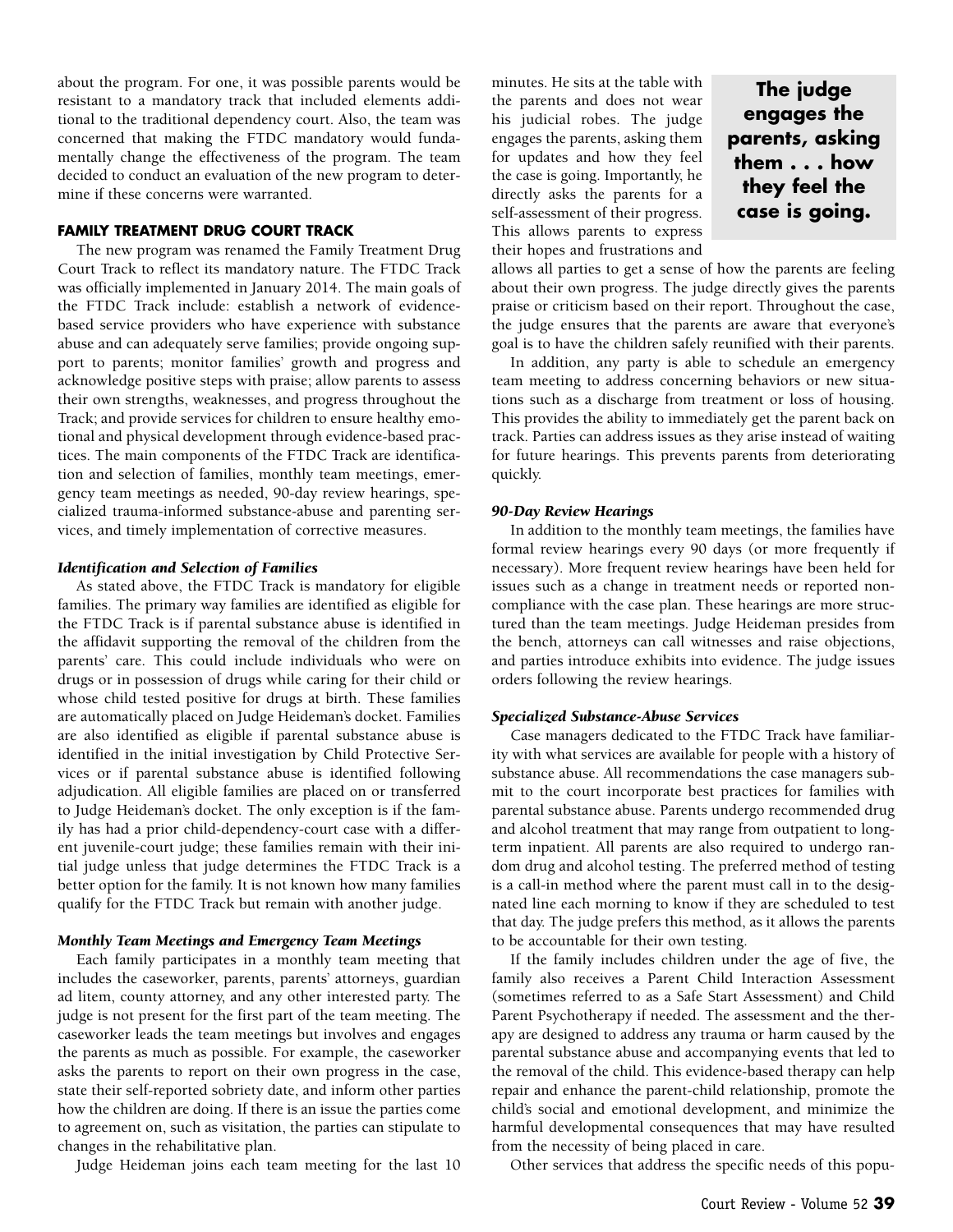**These corrective measures are designed to hold the parent accountable . . . and to provide a structured schedule to give the parent less time to be tempted by drugs or alcohol.**

lation include an assigned Parent Partner (a peer mentor who has had prior experience with dependency court) and parenting classes such as Circle of Security (a relationship-based parenting class designed to enhance attachment security between children and parents). The services are tailored to each family and designed to put the parents back on track to be reunited with the children.

## *Potential Corrective Measures*

If a parent fails to participate in ordered services or otherwise

is not complying with the provisions of the case plan, the caseworker may use corrective measures. These measures are only ordered following disposition. Corrective measures include (1) paying lab costs associated with drug tests, (2) participating in structured activities, and (3) completing writing assignments. These corrective measures are designed to hold the parent accountable for his or her actions and to provide a structured schedule to give the parent less time to be tempted by drugs or alcohol.

Parents will never be terminated from the FTDC Track. The only ways parents are discharged from the Track are (1) reuniting with their children and closing the case or (2) terminating their parental rights to the children. As long as the family has an open case, the family will be on the FTDC Track.

## **EVALUATION OF THE FTDC TRACK**

As stated above, an evaluation of the FTDC Track is ongoing to ensure the mandatory nature of the Track does not impede its effectiveness or deter parents from fully engaging. Members of the evaluation team reviewed case files for information on dates of court hearings, case-closure information, and case plans. In addition, members of the evaluation team interviewed parents following family team meetings on their perceptions of the FTDC Track.

#### *Case Information*

As of October 15, 2015, 42 families have participated in the FTDC Track for a total of 69 children (average age = 2.2 years). Twenty-eight families (66.7%) identify as white, four (9.5%) identify as African-American, four (9.5%) identify as Hispanic, and three (7.1%) identify as American Indian (the race and ethnicity of the remaining families are unknown).

Eleven cases (26.2%) have closed as of October 15, 2015, due to establishment of permanency via reunification (*N* = 6)

or termination of parental rights and successful adoption (*N* = 5). The average number of days between when the petition is filed to the date the court terminates its jurisdiction over the case is 451.1, approximately 15 months. The parents in nine cases additional to the above closed cases (21.4%) have relinquished their parental rights, and the parents in three additional cases (7.1%) have had their parental rights terminated.

Notably, it is becoming clear early in FTDC Track cases whether children can be safely reunited with their parents or whether alternative permanency options need to be pursued. Children have been reunified with a parent in 11 cases (26.2%). Anecdotally, it appears that children are reunifying with parents relatively quickly (on average, 213.8 days, or about 7 months).27 Parental rights have been relinquished or terminated in 12 cases. The average number of days from the petition being filed to parents relinquishing their parental rights is 428 days, a little over 14 months. The average number of days from the petition being filed to the filing of a motion to terminate parental rights is 389.1 days, or less than 13 months. Although these data are preliminary, they indicate that the parties are able to identify whether reunification or an alternative permanency placement should be sought early in the case.

## *Parents' Perceptions of Procedural Justice*

A member of the evaluation team conducted interviews with parents following team meetings. The interviewer explained that he or she was assisting the judge in implementing and evaluating the Track and that the judge would appreciate hearing from parents involved with the Track. The interviewer also told the parents that their individual responses would never be shared with the judge or any other person outside the evaluation team; the responses would only be aggregated and shared in summary form.

Parents who agreed to answer the questions were given a form with 11 questions about their experiences on the Track. The questions asked the parents whether they thought the process was fair and how much say they had in the process. The parents also answered questions about their relationship with Judge Heideman and their case manager. Each question was answered on a scale of 1 (*strongly disagree*) to 5 (*strongly agree*). Statements were aimed at parents' perceptions of the fairness of the court process and the degree to which they felt comfortable speaking at team meetings. Parents were allowed to skip questions if they did not feel comfortable answering and also had the opportunity to provide comments and questions about the Track at the bottom of the form.

To examine whether a difference exists between parents involved with the FTDC Track and those who were not, evaluators interviewed eight parents from five families involved in dependency cases in Judge Heideman's court who were not on

27. In 2014, the median number of months from removal to reunification in the southeastern Department of Health and Human Services service area, including Lancaster County, Nebraska, was 12 months. This is not a directly comparable sample as this includes families that do not have allegations of substance abuse, but it

provides some context for the current data. *See* THROUGH THE EYES OF THE CHILD INITIATIVE, CASE PROGRESSION & COURT IMPROVEMENT DATA REPORT 2014-2015: DISTRICT 3: LANCASTER COUNTY, https://cip.nebraska.gov/sites/cip.nebraska.gov/files/files/34/2015 \_data\_team\_3.pdf.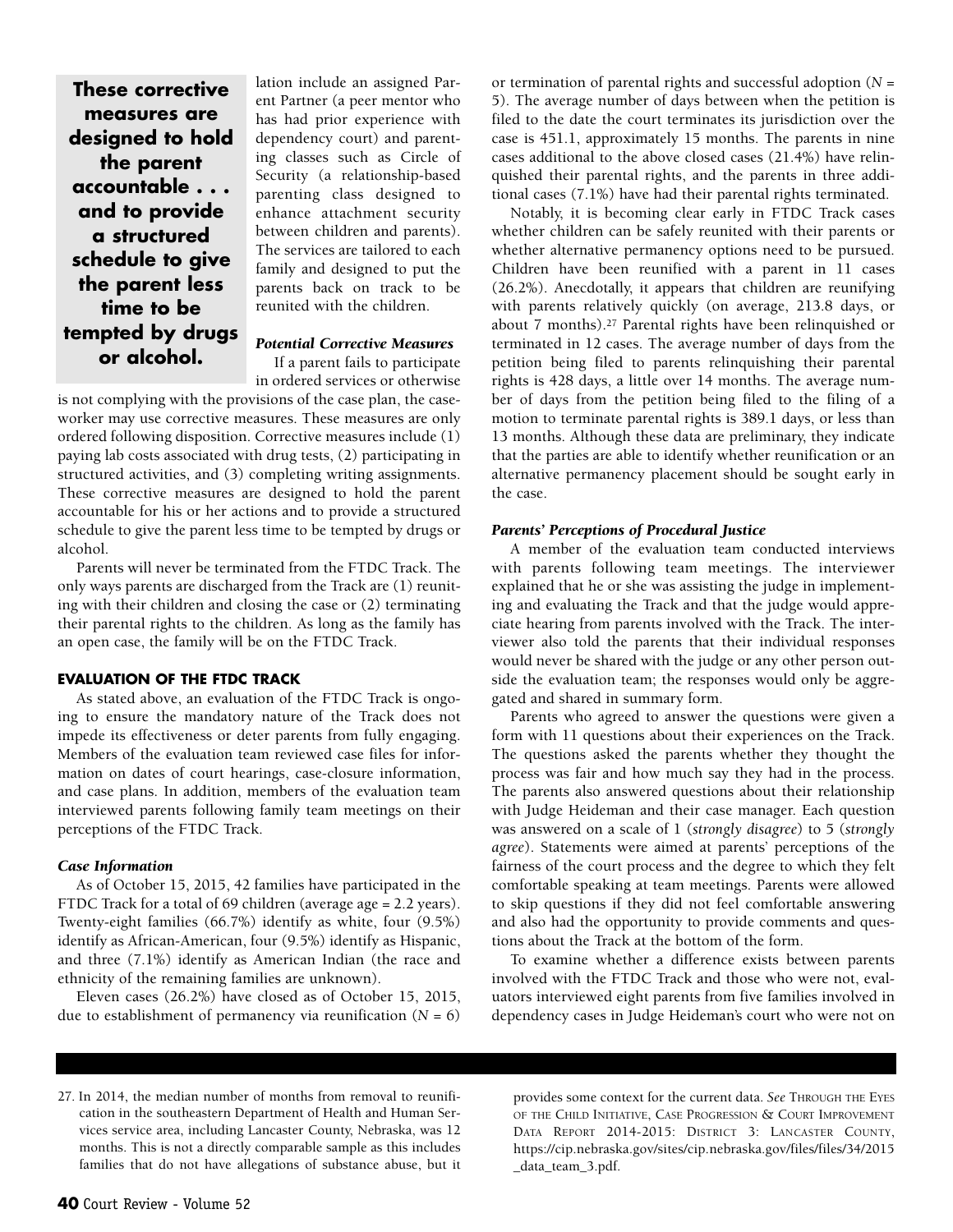the Track.28 These families are different than FTDC Track families because they did not have allegations of substance abuse included in the petition or subsequently discovered in the initial investigation, but the parents did have children removed from their care. These comparison families only participated in traditional dependency court, and the judge did not attend their team meetings (held every three months).

Forty-three parents were interviewed in 33 separate FTDC Track cases.29 Overall, parents seemed to appreciate the Track and recognized that it aims to safely return the children to the parents' care. Twenty-nine parents (65.9%) agreed that the process of getting their children back was fair, and 38 (88.4%) agreed that the goal of the FTDC Track was to get their children returned to them. Thirty-four (79.1%) reported that they had access to the services they needed to get their children returned to them. Importantly, the majority of parents (86%) stated that they knew what needed to be done to get their children returned to them. These results indicate that parents understood the FTDC Track process and viewed it as fair.

A majority of parents on the FTDC Track reported that they had voice in the process of getting their children returned to their care. Thirty-three parents (76.8%) agreed that their voice was heard at family team meetings; thirty-one (72.1%) agreed that they had a say in decisions that affected them and their children. This is important because it demonstrates that parents still felt like valuable participants in the process even though the FTDC Track is mandatory.

As discussed above, judicial leadership and parents' relationship with the judge are both important in problem-solving courts. Thirty-six parents (83.7%) reported that they received praise from the judge when they made progress toward their goals. In contrast, only 30 parents (69.8%) stated they received praise from their caseworker when they made progress. Consistent with previous research,30 it appears that parents on the FTDC Track have a positive relationship with the judge.

The parents in the comparison group not on the FTDC Track perceived the dependency-court process similarly to those on the Track. The majority (87.5%) recognized that the goal of the process was to get their children returned to them, reported that they knew what needed to be done to have their children returned to their care (87.5%), and said that they had access to the services they needed (87.5%). Additionally, all of the parents indicated that they felt comfortable speaking in team meetings, but just over half (62.5%) felt that their voice was heard in team meetings. The majority (87.5%) agreed that they had a say in the decisions that affected them and their children. Five parents (62.5%) agreed that the dependency-court process was fair. Overall, there were not many differences in how parents on the Track and traditional dependency-court parents perceived the process.

Similarly, the majority of non-Track parents (75%) agreed

that they received praise from their caseworker when they made progress toward their goals. Five (62.5%) agreed that they could go to their caseworker if they had concerns about their ability to meet their goals. However, only three non-Track parents (37.5%) agreed that they received praise from the judge when they made progress toward their goals as

**A majority of parents . . . reported that they had voice in the process of getting their children returned to their care.**

compared to the majority (83.7%) of Track parents. Track parents reported receiving praise significantly more than did non-Track families (*x2*(4) = 19.806, *p* = .001).

Parents on the FTDC Track may perceive more praise from the judge than similar parents not on the Track. Though the comparison group is small, preliminary analysis shows that proportionally more parents on the Track report receiving praise from the judge than parents not on the Track. This indicates that the FTDC Track may be fostering a more positive relationship between parents and the judge, a factor that may be important in improving outcomes for children.

## **DISCUSSION**

Judicial leadership plays a major role in problem-solving courts and can lead to better engagement among participants. Participants who are engaged in the process and perceive the process as fair are more likely to comply with the terms of the process. This can result in better outcomes for all participants, including vulnerable children in family problem-solving courts.

One potential barrier to implementing problem-solving courts and maintaining the implementation is funding. Funding is often temporary or contingent on factors external to the program itself, thus not always guaranteed for any length of time. Once a problem-solving court loses its funding, it may be difficult or impossible for the court to continue.

For family drug courts in particular, the loss of funding may mean the program can no longer support the incentives that encourage parents to participate in a voluntary program. FDCs require parents to participate in more meetings and to be subjected to more potential sanctions than traditional dependency court; there is no real incentive from FDCs themselves. Programs often include incentives for parents, such as the immediate availability of a treatment bed. But without a funding source, these incentives become more difficult to maintain.

One solution to that problem is to make the FDC mandatory for eligible parents. However, an important part of many problem-solving courts is that they give participants a voice in the process, beginning with the decision to choose to partici-

28. Parents interviewed for the control group do not have substance abuse identified as an issue contributing to their involvement in the court. Therefore, it is not a perfect comparison group but the best one that could be constructed because it was not feasible to do a randomized control trial.

29. Parents are interviewed at multiple time points throughout the

case to evaluate changes in perception over time, but due to the small sample size, the results presented here are only for one interview from each parent. We included the parent's most recent interview in these analyses.

30. Ashford, *supra* note 1.